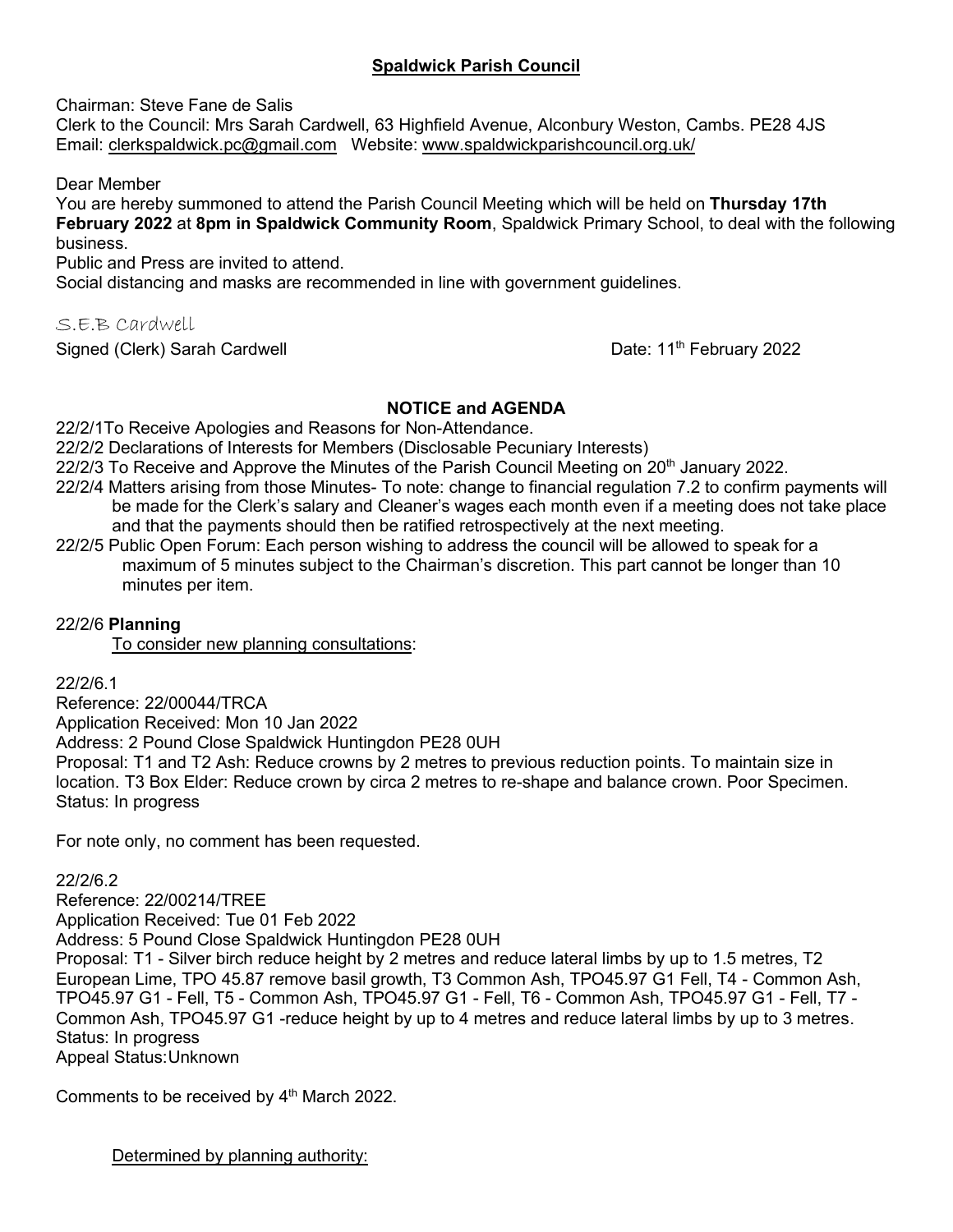#### 22/2/6.3

Reference: 21/02221/HHFUL Application Received: Tue 28 Sep 2021 Address: 9 Burton Way Spaldwick Huntingdon PE28 0YX Proposal: Single storey rear extension Status: Approved Decision Issued Date:Tue 01 Feb 2022 Appeal Status:Unknown

## **22/2/7 Finance**

22/2/7.1 To note: Account balance at 31.01.22: £63,231.59.

- 22/2/7.2 Update regarding bank accounts (access and signatories).
- 22/2/7.3 To further consider purchase of Queen's Jubilee commemorative mugs.
- 22/2/7.4 To finalise purchase details for the David Ogilvie bench order for the Queen's Jubilee.

## Expenditure for approval  $17<sup>th</sup>$  February 2022:

- 22/2/7.5 Clerk's wages (Jan-Feb) (S.Cardwell: **£313.87**, HMRC: **£0**).
- 22/2/7.6 Total Energies invoices (Accounts 3006693866 & 3006693855) Jan-Feb- £18.73 & £12.84 total: **£31.57** (inc. VAT).
- 22/2/7.7 A.Murphy invoice for cleaning of the Community Room (Jan-Feb): **£30.00**.
- 22/2/7.8 Hags invoice for replacement swing: **£252.00** (inc. VAT).
- 22/2/7.9 Grafton invoice 1/IO0853 for office supplies**: £76.66** (inc. VAT).
- 22/2/7.10 Replacement defibrillator pads from London Hearts- **£47.19** (inc. VAT).
- 22/2/7.11 Jarrodean Recruitment Solutions- 1.5hrs IT consultancy- Francisco Ferrero- **£67.50** (no VAT).

#### **22/2/8 Assets – Provision/Maintenance**

- 22/2/8.1 Weekly Ferriman Road Play Area's Inspection.
- 22/2/8.2 Update regarding concerns raised by The War Memorials Trust.
- 22/2/8.3 To discuss the Parish Council laptop and consider options for replacement.
- 22/2/8.4 Update regarding the defibrillator.

## **22/2/9 Highways, footpaths, byways, gritting bin, trees, etc.**

- 22/2/9.1 Update regarding MVAS Flashing Speed Sign and to discuss the most suitable equipment for Spaldwick.
- 22/2/9.2 Update regarding the uneven road surface due to tree roots on Thrapston Rd / Church Lane.
- 22/2/9.3 Update regarding Stow Road and Bury Close hedgecutting.
- 22/2/9.4 Update regarding the horse chestnut trees on the village green.
- 22/2/9.5 Footpaths update.
- 22/2/9.6 Hedgecutting update at the open space, Ferriman Road.
- 22/2/9.7 To further discuss the Local Highway Improvement bid submitted and attendees for the upcoming meeting. Confirmation of approval or comments to be raised regarding the feasibility study received from the County Council to be sent by Friday 18th February 2022.
- 22/2/9.8 To discuss a resident request for a sign to be posted at the entrance to Long Lane.
- 22/2/9.9 To consider a resident request for trees to be planted.

## **22/2/10 Community Room**

- 22/2/10.1 Update regarding the Community Room
- 22/2/11 Update regarding official domain email addresses for the Council.
- 22/2/12 To further discuss The Queen's Platinum Jubilee.
- 22/2/13 To discuss access to the school field should Spaldwick school become an academy.